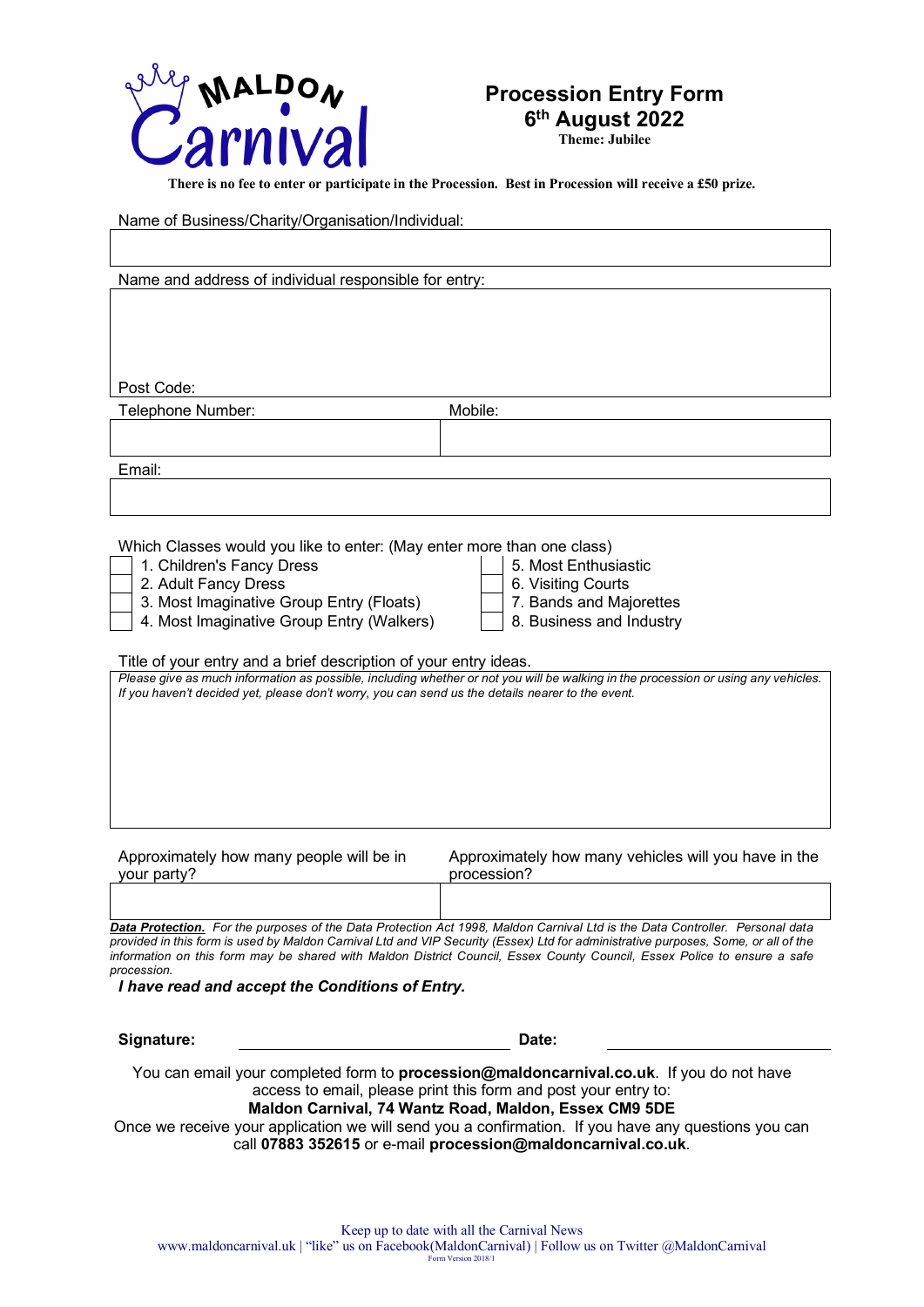

# **Procession Entry Form**

**6th August 2022 Theme: Jubilee**

# **Assembly Details**

Please arrive at Cross Road via the Mundon Road/Wantz Road.

Please check in on your arrival at the check-in point.

The Procession route will be from Cross Road into Fambridge Road the High Street and Mill Road where the Procession finishes.

All collecting buckets and tins will be collected at the finish area.

Times

| Line-up from | 11.30 am           |
|--------------|--------------------|
| Judging from | 1:00 <sub>pm</sub> |
| Move off     | 2.15 pm            |

## **Procession Conditions of Entry & Safety Information**

As part of our responsibility in organising the Procession we are keen to keep all participants and spectators as safe as possible. Listed below is some safety information to help keep you, your group and the spectator's safe during the Carnival event.

#### **General Information**

- The consumption of alcohol during the Carnival Procession is strictly prohibited.
- Please nominate a member of your group to be responsible for all aspects of safety and to act as a point of contact between your group and the Carnival Committee before and during the event.
- Children under 18 years of age must have an adequate number of adult supervisors who will be responsible for them. Keep any group of children together and well away from moving vehicles at all times.
- Although arrangements are available for First Aid, all floats must carry a first aid kit. We also recommend that you carry drinking water to stop the effects of dehydration.
- We discourage spectators from throwing coins at floats as this can cause serious injury. We also ask that participants in the procession do not throw sweets, spray water or any other substance, as this can encourage children within the crowd to walk towards moving vehicles which has the potential to cause serious accidents.
- Please ensure that all electrical items in use are fitted safely, are waterproof and suitable for outside use.
- Any vehicle must be in a road worthy condition, with all relevant licences and documentation up to date. If it is a legal requirement for your vehicle to carry a working fire extinguisher, please ensure that you comply, and people are familiar with its use. It is recommended that all vehicles in the procession meet this standard.